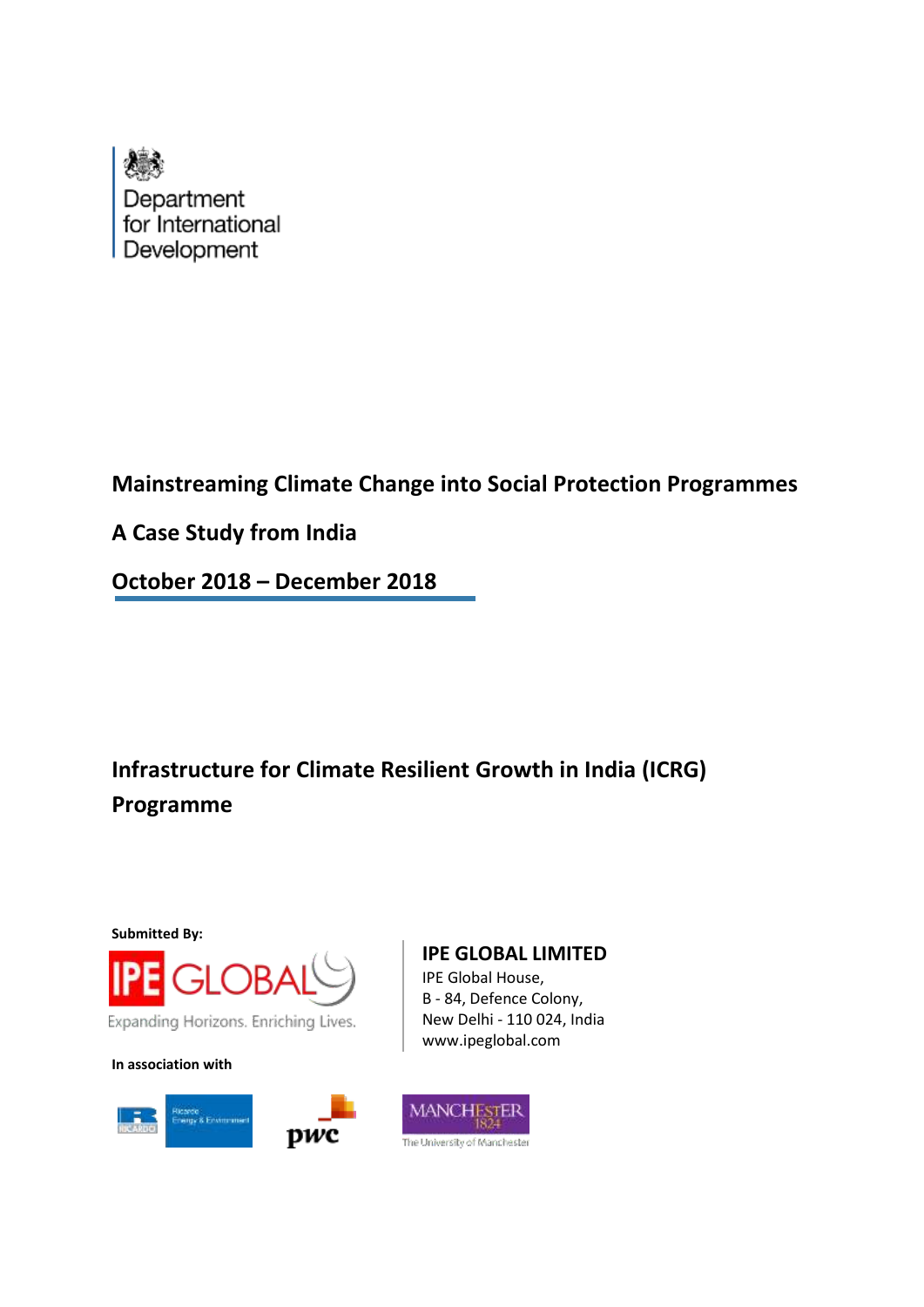### **1. Introduction**

Mainstreaming of climate change adaptation into development programs is increasingly seen as an effective way to addressthe impacts of climate change (Vincent and Colenbrander 2018). In this policy brief, 'mainstreaming adaptation' refers to integration of climate change adaptation strategies with sectoral policies and programs. By contrast, dedicated adaptation approach involves policies and programs designed to achieve adaptation objectives as a core function. While dedicated adaptation projects will still be important, mainstreaming offers multiple benefits that include improved development outcomes, avoid policy conflicts, enhance efficiency and scale compared to managing adaptation separately, and leveraging the much larger financial flows than the funding available for financing adaptation separately.

In India, the State Action Plans for Climate Change (SAPCCs) mark the first large-scale attempt to develop action plans for climate change adaptation. While most of these plans represent a planning process that include climate risk and vulnerability assessment to help identify and prioritize sectors and adaptation actions to address the impacts of climate change, implementation remains a challenge. As far as mainstreaming is concerned, there are very few documented cases that represent successful mainstreaming of adaptation into development schemes and programs. This is also true for central government schemes where there is limited effort to design and implement interventions that have stated multiple objectives, such as poverty reduction, economic growth, and climate change. In fact, there is a growing evidence base worldwide pointing to an "implementation gap" in mainstreaming efforts because of barriers such as lack of sustained political commitment, lack of coordination and cooperation among key stakeholders, absence of clear mandates, conflicting political interests, and inappropriate organizational structures and practices (Mogelgaard et al. 2018, Mimura et al. 2014).

Infrastructure for Climate Resilient Growth (ICRG) is a bilateral cooperation project with the Ministry of Rural Development (MoRD), Government of India, and UK's Department for International Development (DFID), supported by the International Climate Fund of the UK government. It represents the only conscious effort to mainstream climate change into the Mahatma Gandhi National Rural Employment Guarantee Act (MGNREGA) – India's and the world's largest works based social protection program. This policy brief discusses the tools used during various stages of the mainstreaming process and documents preliminary results of the project. It concludes with some of the learnings based on the implementation experience till date.

### **2. Mainstreaming Climate Change into MGNREGA**

The main objective of MGNREGA is to reduce rural poverty by providing a legal guarantee of 100 days' paid labour on demand a year to every rural household in India and building infrastructure that supports local livelihoods. The dual focus of MGNREGA on wages and infrastructure, and its emphasis on natural resources management makes it amenable for co-creating benefits of social protection and climate resilience. Infrastructure for Climate Resilient Growth is a technical assistance programme that is seeking to facilitate more effective investment in rural infrastructure under MGNREGA to support rural economic growth and improve the climate resilience of vulnerable people in India, especially women and people with disability. The intended outcome is improved quality of the physical assets under MGNREGA demonstrated in 103 blocks of three states in India -Bihar, Chhattisgarh and Odisha.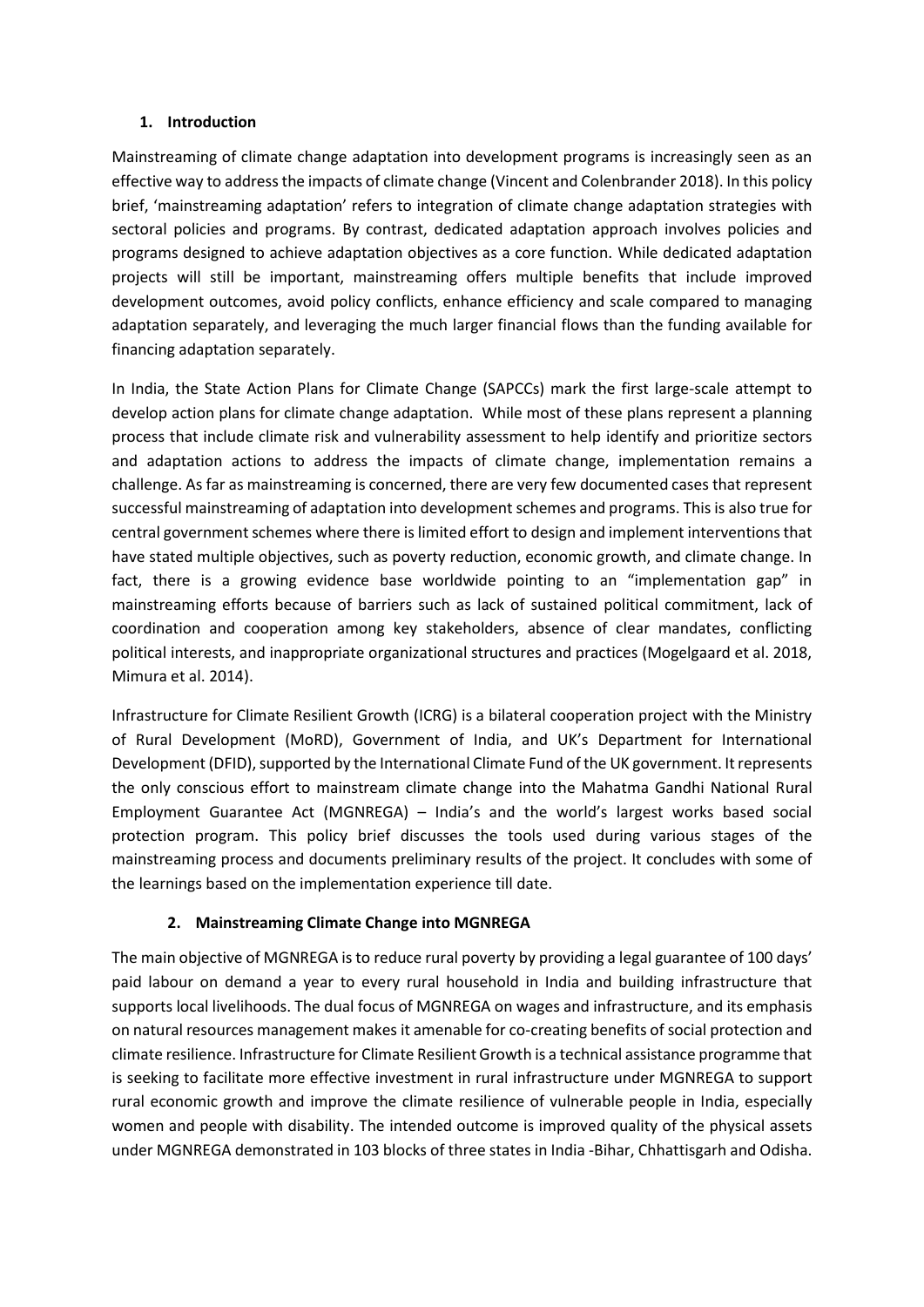There are certain enabling factors (see Box 1) that support the ICRG program in mainstreaming climate change into MGNREGA.

#### **Box 1. Enabling factors for ICRG in mainstreaming climate change into MGNREGA**

**Policy Framework**: Government of India (GoI), in its Nationally Determined Contribution (NDC) has mentioned MGNREGA as one of the 24 key initiatives to address the problem of climate change, while simultaneously improving the livelihoods of the poor.

**Financing**: Funding for implementing the adaptation interventions identified within ICRG are provided by MoRD through MGNREGA or by other line Departments through convergence. GoI invests nearly £4 billion annually in constructing rural infrastructure through MGNREGA.

**Information and Tools**: Being a technical assistance program, ICRG has been providing specific tools and guidelines for mainstreaming climate change into MGNREGA – including climate risk and vulnerability assessment, training, access to knowledge and expertise – that will enable and support the implementation of mainstreaming.

#### **3. Methods and Tools for Mainstreaming**

The process adopted for mainstreaming was based on existing tools such as the Adaptation Policy Framework of the United Nations Development Programme (UNDP) (Olhoff and Schaer 2010), good practices around climate risk, climate proofing existing plans, and ensuring adaptive development (UNFCCC 2014). However, since these tools and practices were being applied to a specific development program, MGNREGA, the method was adapted to 'retrofit' an existing plan. The process used in ICRG comprises of the following steps:

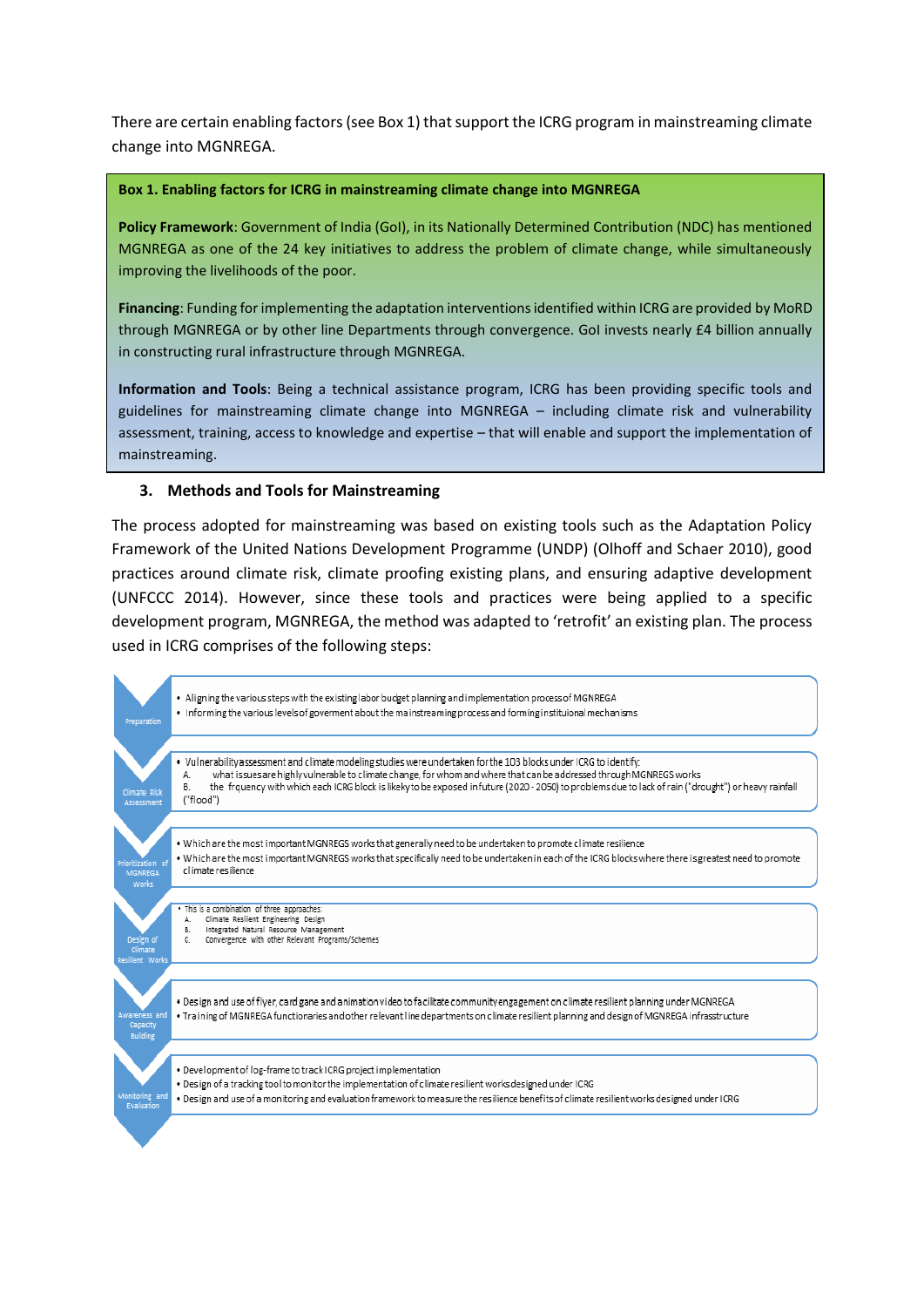## 3.1 *Preparation*

Activities related to planning and implementation of works under MGNREGA happen as per specific guidelines laid down in the Act and the Annual Master Circular issued every year by the MoRD. Mainstreaming activities under ICRG were done in a manner that was consistent with these processes and timelines. In addition, project review and/or steering committees have been formed at the national and State levels (in ICRG States) to facilitate embedding of ICRG interventions within MGNREGA.

# 3.2 *Climate Risk Assessment*

This assessment builds on methods from other studies in India (e.g. Esteves et al., 2013a/b) and uses the latest international definitions in the Intergovernmental Panel on Climate Change Fifth Assessment Report (IPCC AR5; IPCC, 2014). The assessment has considered:

- The degree to which each ICRG block may be affected by variations in climate (its 'climate sensitivity') by identifying the extent of net irrigated area, groundwater availability and forest cover. These three features were chosen for two reasons. Firstly, because the less their extent the more likely it may be that an area will be negatively affected by climate change. Secondly, because they can all be increased by undertaking relevant MGNREGS works. So, ICRG blocks have been ranked as having High 'sensitivity' to climate if the extent of net irrigated area or groundwater availability or forest cover is much less than the State average.
- People's ability to adjust and respond to opportunities and challenges (their 'adaptive capacity') by identifying how much 'Poverty' and 'Marginalisation' occurs in each block. Poverty has been considered in relation to the proportion of 'households with monthly income less than Rs 5000', 'houseless rural', and 'landless households deriving a major part of their income from manual casual labour'. 'Marginalisation' has been considered in alignment with beneficiaries of MGNREGA in relation to the proportion of 'women-headed households', 'Scheduled Caste households' and 'Tribal group/Legally released bonded labour/Manual scavenger households.' In addition, it also includes 'people with disability.'
- The predisposition for each block to be adversely affected by climate change (its 'vulnerability') by combining the rankings in Points 1 and 2. Data for this was sourced from a study done under ICRG (Smithers et al., 2018).
- The frequency with which each block was exposed (1984-2014) or is likely to be exposed in future (2020-2050) to problems due to lack of rain ('drought') or heavy rainfall ('flood') ranked relative to all ICRG blocks. Ranking was based on the coefficient of variation in June-July-August-September rainfall as a surrogate for drought and number of rainfall events >100 mm/day as a proxy for flood. Data was sourced from another study for ICRG that analysed the CORDEX South Asia model data on precipitation for ICRG blocks for the period 2021-2050 (Ravindranath et al., 2017).

### 3.3 *Prioritization of MGNREGA works*

The potential importance of MGNREGS Schedule 1 works in Categories A (Public works relating to natural resources management) and B (Community assets or individual assets) in promoting climate resilience was assessed according to the following stepwise process:

A. MGNREGS works were prioritised through a two-stage Delphi process in which an international expert and six national experts each independently: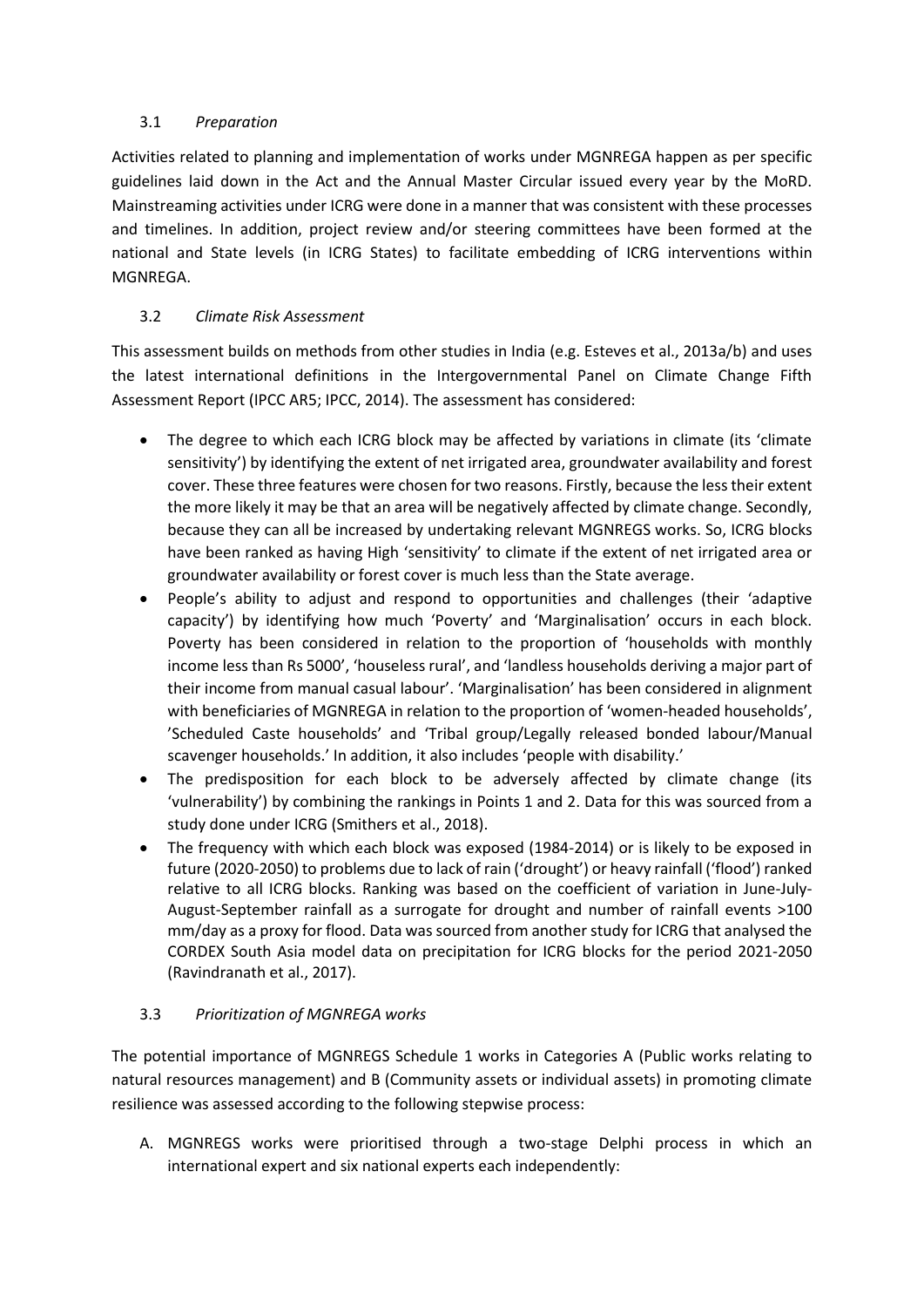- Identified which MGNREGS works are relevant to:
	- $\circ$  Each of the climate sensitivities (i.e. net irrigated area or groundwater availability or forest cover), and
	- o Drought or flood.
- Prioritised the works by scoring them against a range of criteria (see Box 2 below) that drew upon those outlined in the technical guidelines for the national adaptation plan process published by the United Nations Framework Convention on Climate Change (UNFCCC) Secretariat (Least Developed Countries Expert Group, 2012).

#### **Box 2. Criteria and scores used to prioritise MGNREGS works**

**Efficacy** – the extent to which the works are relevant to annual variations in rainfall.

**Urgency** – how urgent it is to undertake the works, i.e. whether they are needed now to address existing variations in rainfall or because it may take some years for the MGNREGS work to become effective (e.g. due to the time it takes a tree to grow and deliver benefits).

**Durability** – the length of time that the MGNREGS work is likely to last and deliver benefits.

**Acceptance** – the extent to which Gram Panchayats and communities are likely to support and do the MGNREGS work.

**Knowledge and skills** – the likelihood that village communities will have the skills and knowledge to do the MGNREGS work.

**Time** – how many person days it is likely to take to complete the MGNREGS work. Works that take less time have been scored more highly, as they give chance to do other priority works for climate change within the 100-day allowance as well as additional works.

**Co-benefits** – the extent to which the MGNREGS work will provide benefits not just for the climate sensitivities to which they have been related (e.g. for other climate sensitivities or livelihoods).

- B. Lists of the 'top six' MGNREGS works (or more if works had been ascribed equal scores) in Schedule 1 Categories A or B were selected as being the most important MGNREGS works that generally need to be undertaken to help people cope with climate change in relation to each of the climate sensitivities and: drought; flood; and drought and flood.
- C. The priority MGNREGS works that specifically need to be undertaken in each of those blocks where there are High climate sensitivities and future exposure drought and/or flood is likely to cause problems with High frequency were then identified by interacting the lists of the 'top six works' with the results of the vulnerability assessment.

### 3.4 *Design of Climate Resilient Works*

All Climate Resilient Works (CRWs) are designed by combining three approaches:

- A. Climate Resilient Engineering Design
	- Design of structures under ICRG has been done based on both historical and projected climate data  $-$  by taking the maximum rainfall scenario and surface runoff  $-$  so that planning is done based on uncertainty, and therefore structures become more durable;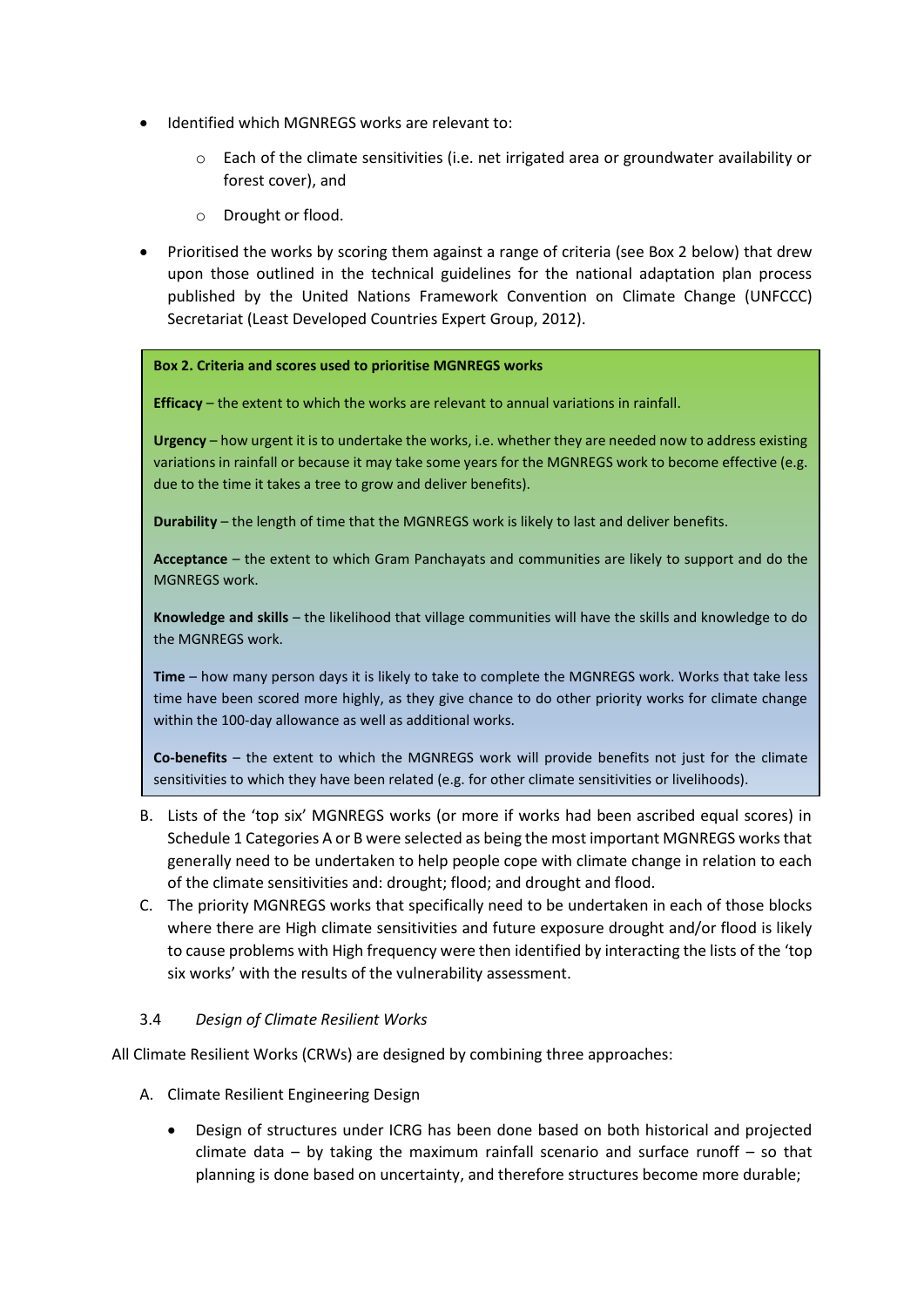- Design of soil and moisture conservation work has been done by considering maximum one-day rainfall data to calculate the maximum one-day runoff;
- All water disposal structures such as waste weir, stone outlet for soil water conservation and water harvesting structures have been designed based on maximum flooding scenario, so that these can sustain water pressure and can dispose surplus water without any damage to the structure;
- B. Integrated Natural Resource Management

Each Climate Resilient Work under ICRG is a combination of a core work (for e.g., land development) and a few ancillary structures (for e.g., plantation on the bunds, dug wells to harvest sub-surface water, Nadep pits etc.). Such clustering is done based on bio-physical (drainage line, ground water, and forest), socio-economic features (production system, land-use pattern), and/or expected outcomes (water availability, diversified livelihood). This approach ensures that CRWs are durable and productive.

C. Convergence with other Relevant Programs/Schemes

A livelihood plan is developed for each CRW and its beneficiaries, and the plan is implemented by leveraging resources from other programs/schemes operational in the area. This enhances the productivity of the CRWs and leads to more resilient communities.

### **Box 3. Qualities of Climate Resilient Infrastructure**

- **Durability:** Infrastructure should be durable in terms of minimizing the need for maintenance and promoting longevity. This can include both structural measures such as improving robustness of infrastructure to withstand storms, flooding and drought as well as technological measures such as improving technology design which factors in changing climate pattern and resource availability.
- **Livelihood Diversification:** All aspects of use and inter-linkages with other resources should be considered. For example, Plantation works should be taken up around a water body (reservoir works) to strengthen the banks and the reservoir can be used for fisheries.
- **Inclusion:** Worksite facilities and infrastructure should be responsive to the needs of women, children and marginalized people.
- **Integration:** Infrastructure should consider integration and alignment among interlinked resources, stakeholders, plans and designs to realize increased social, environmental and economic benefits. For example, development of water bodies should be complemented by other programmes like the promotion of sprinklers/micro-irrigation, or water-efficient agriculture methods (such as system of rice intensification) or promotion of the crops/ crop varieties requiring less water.
- **Flexibility:** our ability to predict climate change and adapt to such changes is constantly evolving. Flexibility can be achieved through the introduction of new knowledge and technologies. In case of MGNREGA infrastructure, it also means considering and incorporating indigenous and traditional knowledge and practices in new ways.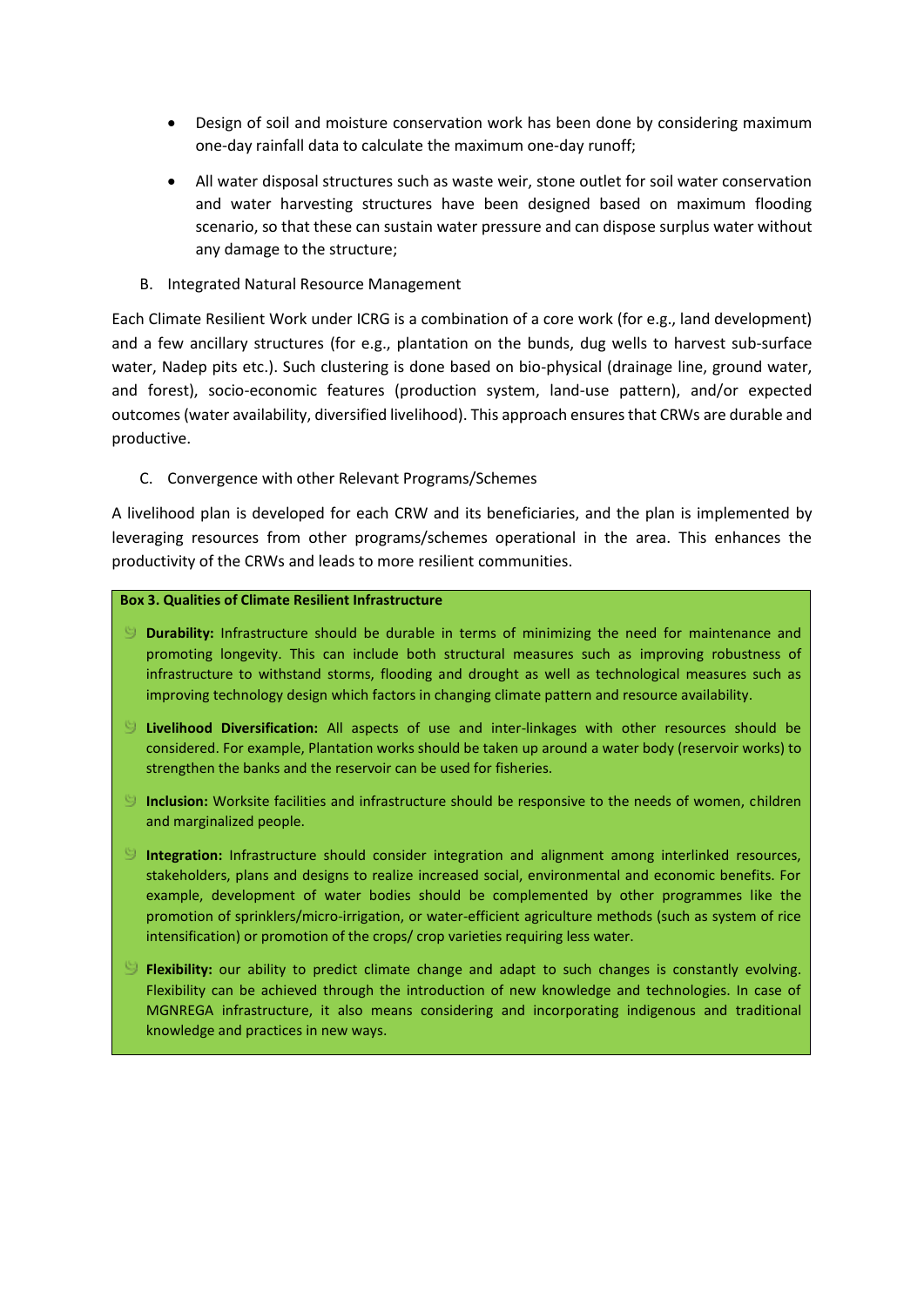# 3.5 *Awareness and Capacity Building*

Trainings on climate resilient planning and design of MGNREGS infrastructure have been provided to all administrative and technical MGNREGA functionaries as well as relevant line departments in ICRG intervention areas.

Communication materials, such as flyer, card games and animation video on the impacts of climate change and how the ICRG approach to implementing MGNREGA can address them have been designed and used extensively in reaching out to Self Help Groups (SHGs), farmers and village communities.

## 3.6 *Monitoring and Evaluation*

Progress of the mainstreaming activities implemented under ICRG is being monitored at several levels.

## A. Log-frame

There is an ICRG project log-frame that monitors outputs, outcomes and impact of the project interventions. The log-frame has milestones that are reviewed annually.

## B. Climate Resilient Works Tracker

Since funding for the implementation of CRWs designed under ICRG comes from MoRD through the MGNREGS, there is a lag between design and implementation of CRWs. This is further compounded by general performance of the ICRG States on MGNREGS implementation, which is one of the determining factors in transfer of funds form the MoRD to the States. In order to assign priority to the implementation of CRWs, a tracker has been designed that monitors the status of implementation of CRWs and individual MGNREGS works contained in them. The updated tracker will be shared every month with policymakers in the ICRG States for necessary action.

C. M&E framework for Measuring Resilience Benefits of CRWs

A monitoring and evaluation framework has been designed to measure the resilience benefits of CRWs being implemented under ICRG. Indicators have been developed for different kinds of MGNREGA works (see Table 1 for the complete list) and detailed formats have been designed for collecting data.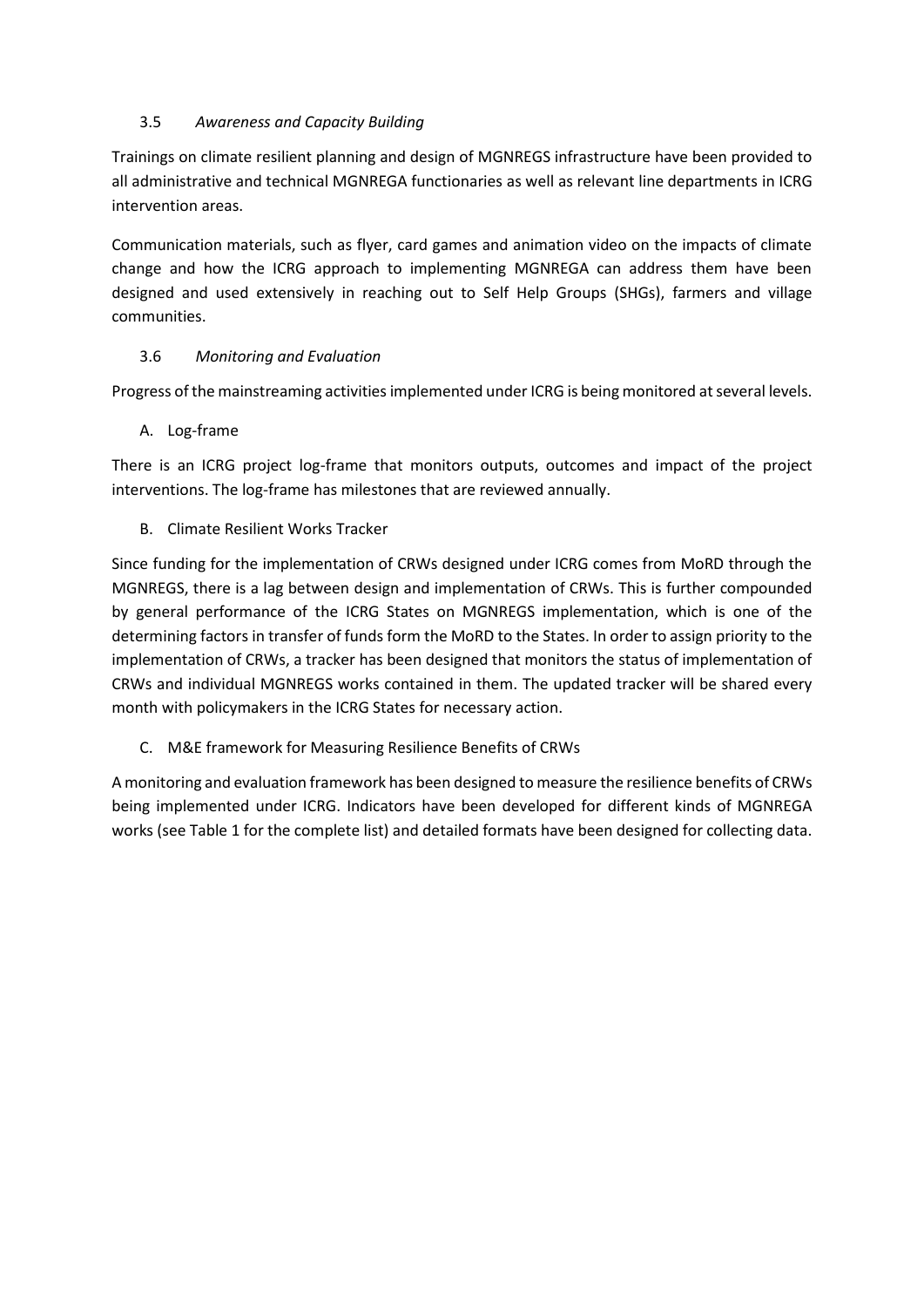| Table 1: Expected outcome from different kinds of MGNREGS works |                     |                     |                                                 |
|-----------------------------------------------------------------|---------------------|---------------------|-------------------------------------------------|
| <b>CRW - MGNREGA</b>                                            | <b>Economy</b>      | <b>Durability</b>   | <b>Outcome/Productivity</b>                     |
| <b>Works</b>                                                    |                     |                     |                                                 |
| Water<br>conservation                                           | of<br>Cost          | Pucca work: 15-     | • Number of wells recharged                     |
| and water harvesting                                            | construction per    | 25 years            | • Area brought under irrigation                 |
| works                                                           | unit of storage of  | Kaccha work: 5-     | • Cropping intensity                            |
|                                                                 | water/unit<br>area  | 10 years            | • Increase in crop production                   |
|                                                                 | benefitted          |                     | groundwater<br>in<br>• Increase                 |
|                                                                 |                     |                     | level/table                                     |
|                                                                 |                     |                     | • Change in land use                            |
| <b>Afforestation and tree</b>                                   | Cost<br>unit<br>per | Afforestation       | • Economic (fodder, fruits etc.)                |
| plantation                                                      | area/plant till the | $15 - 25$<br>trees, | • Plant survival rate                           |
|                                                                 | tree grows (3-4     | years               | • Carbon content                                |
|                                                                 | years)              |                     |                                                 |
| <b>Irrigation</b><br>canal                                      | Cost per unit area  | $15-25$ years       | • Increase in productivity in a year            |
| including micro and                                             | brought<br>under    |                     | by taking number of crops in a                  |
| minor irrigation                                                | irrigation          |                     | year                                            |
| a) Irrigation                                                   | Cost per unit area  | a) 15 - 25 years    | under<br>$\bullet$ Area<br>covered              |
| facility/horticulture                                           | brought<br>under    | b) $10-15$ years    | irrigation/plantation/land                      |
| /plantation                                                     | irrigation/plant    |                     | development                                     |
| $\mathbf{b}$<br>Farm                                            | till<br>its         |                     | · Increase in productivity in a year            |
| bunding/land                                                    | productive/unit     |                     | by taking number of crops in a                  |
| development                                                     | area developed      |                     | year                                            |
| Renovation/repair of                                            | Cost<br>unit<br>per | $10-15$ years       | • Increase in storage capacity of               |
| traditional<br>water                                            | increase<br>in      |                     | water                                           |
| bodies including de-                                            | storage capacity    |                     | • Increase in groundwater table                 |
| silting of tanks                                                | of<br>water/silt    |                     |                                                 |
|                                                                 | removed             |                     |                                                 |
| <b>Flood</b><br>control<br>and                                  | Cost per unit area  | $10-15$ years       | • Area developed                                |
| flood<br>protection                                             | developed           |                     | in<br>productivity<br>$\bullet$ Increase<br>per |
| works                                                           |                     |                     | annum                                           |
| Land development                                                | Cost per unit area  | $15-25$ years       | • Area developed                                |
|                                                                 | developed           |                     | • Increase in productivity / annum              |

### **4. Results and Learnings**

The ICRG project is in its third year of implementation and many of the outcomes of the mainstreaming interventions are yet to be fully captured. However, some of the preliminary findings and lessons learned are presented here.

# A. Positive Change in Choice of MGNREGA Works

The ICRG program has influenced two cycles of labour budget planning under MGNREGA – FY 2017 and 2018. The prioritized list of block-specific MGNREGS works that have the greatest potential to reduce vulnerabilities and enhance climate resilience has been used by 448 gram panchayats in ICRG blocks in order to decide the shelf of works. The number of gram panchayats influenced increased significantly in the second year, which can be linked to a couple of factors:

I. The communication materials used in 2018 played an important role in creating awareness among the village communities about the impacts of climate change and the appropriate choice of MGNREGS works to address such impacts and enhance community resilience;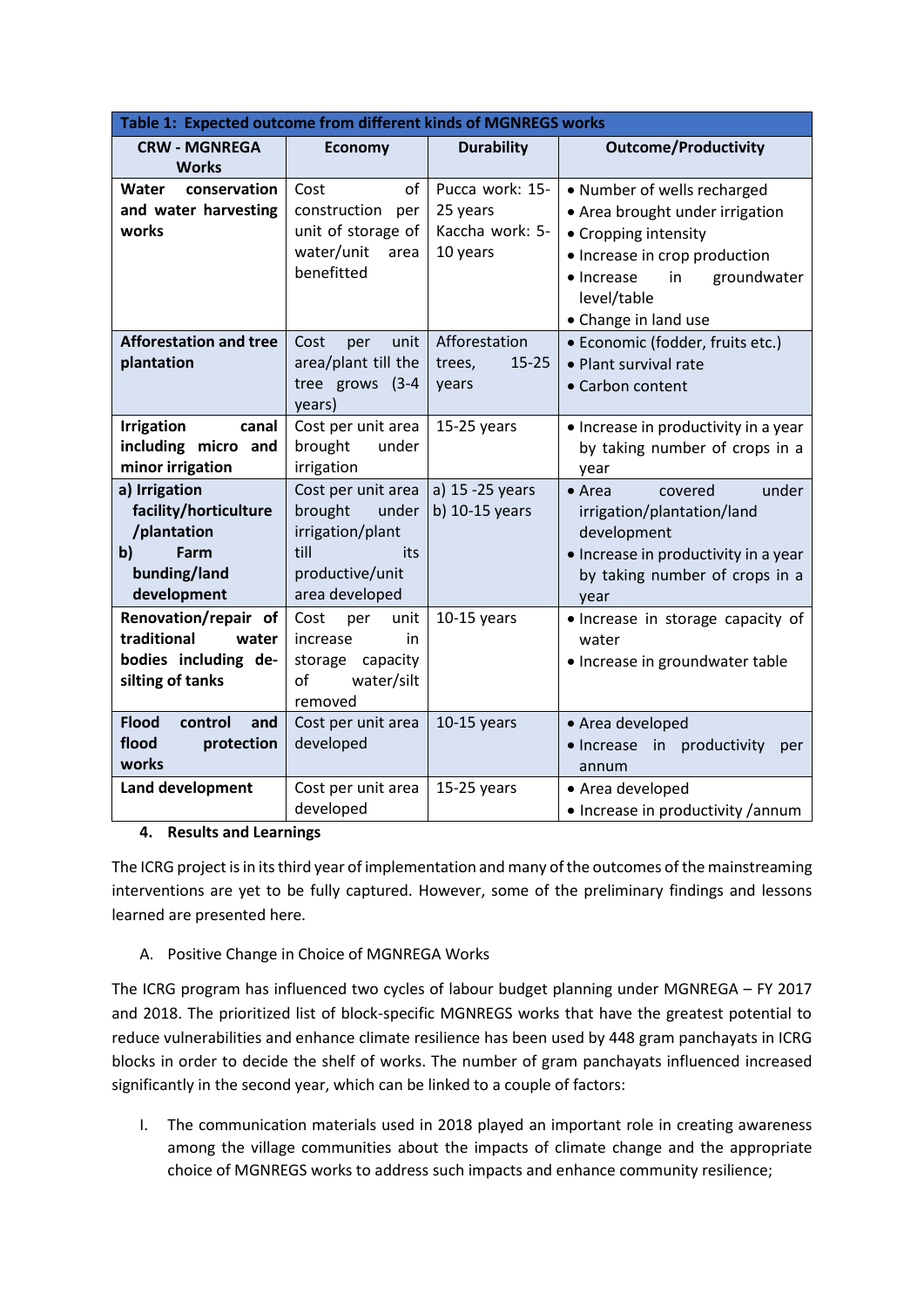II. Two of the three ICRG States issued Directives before the initiation of the labor budget planning process in FY 2018 to use the ICRG approach in deciding the shelf of works.

The methodology for deciding the prioritized list of MGNREGA works was also modified based on feedback from policymakers and MGNREGA functionaries during its use in the first cycle. Deficit in total June-July-August-September (J-J-A-S) rainfall was replaced by coefficient of variation in J-J-A-S rainfall as a surrogate for drought. Attribution of priority MGNREGS works to each block was done in relation to both 1984-2014 climate data and 2021-2050 climate projections. This demonstrates that local consideration of climate change should make a considerable difference to the selection of MGNREGS works. Priority works specifically attributed to each block with regard to climate vulnerabilities and exposure changed between 1984-2014 and 2021-2050 for: 27 out of 35 blocks in Bihar; 28 out of 34 blocks in Chhattisgarh; and 21 out of 35 Blocks in Odisha.

B. Positive Change in Budgetary Allocation

An estimated £ 19.4million of domestic public finance is expected to be mainstreamed into climate change. This includes both direct support for climate resilient works designed under the programme as well as indirect support for gram panchayat level labor budgets that integrate climate change in the selection of works. This is a conservative estimate since more funds are expected to flow through convergence from other relevant departments at the time of implementation of these projects, which have not been accounted for in the current estimate. However, as mentioned earlier, implementation of these works remains a challenge because of problems in timely transfer of funds from MoRD to the States.

C. Improved Quality of Physical Assets

The ICRG project has facilitated the selection and design of 532 climate resilient works till date. Because climate risks were incorporated in the design of these structures, they are supposed to be more durable and productive. Data is currently being collected under the M&E framework that has been developed for measuring the climate resilience benefits. Some factors that contribute to the durability of earthen infrastructure, such as plantation on the embankment take a long time to realize and will therefore be a challenge in terms of gathering evidence within the timeframe of the ICRG project (2016-2020). However, the project is making use of innovative technology, such as drones to measure the benefits from CRWs, and certain indicators, such as silt accumulation in water harvesting structures, bund erosion, and cracks on earthen embankments can be measured, which would have otherwise been impossible or difficult to capture through physical surveys.

### **5. Conclusion**

MGNREGS provided employment to approximately 46 million rural households in 2018 and on an average around 3 million assets get created annually under the scheme. It is important to ensure that the development gains from this program do not get undermined because of the impacts of climate change. Therefore, it is important to mainstream climate change into MGNREGS, since mainstreaming offers one of the most efficient and effective ways for climate adaptation.

Experience from the ICRG project provides useful insights into this mainstreaming process. The process was informed by theory on climate risk assessment and robust decision making. Vulnerability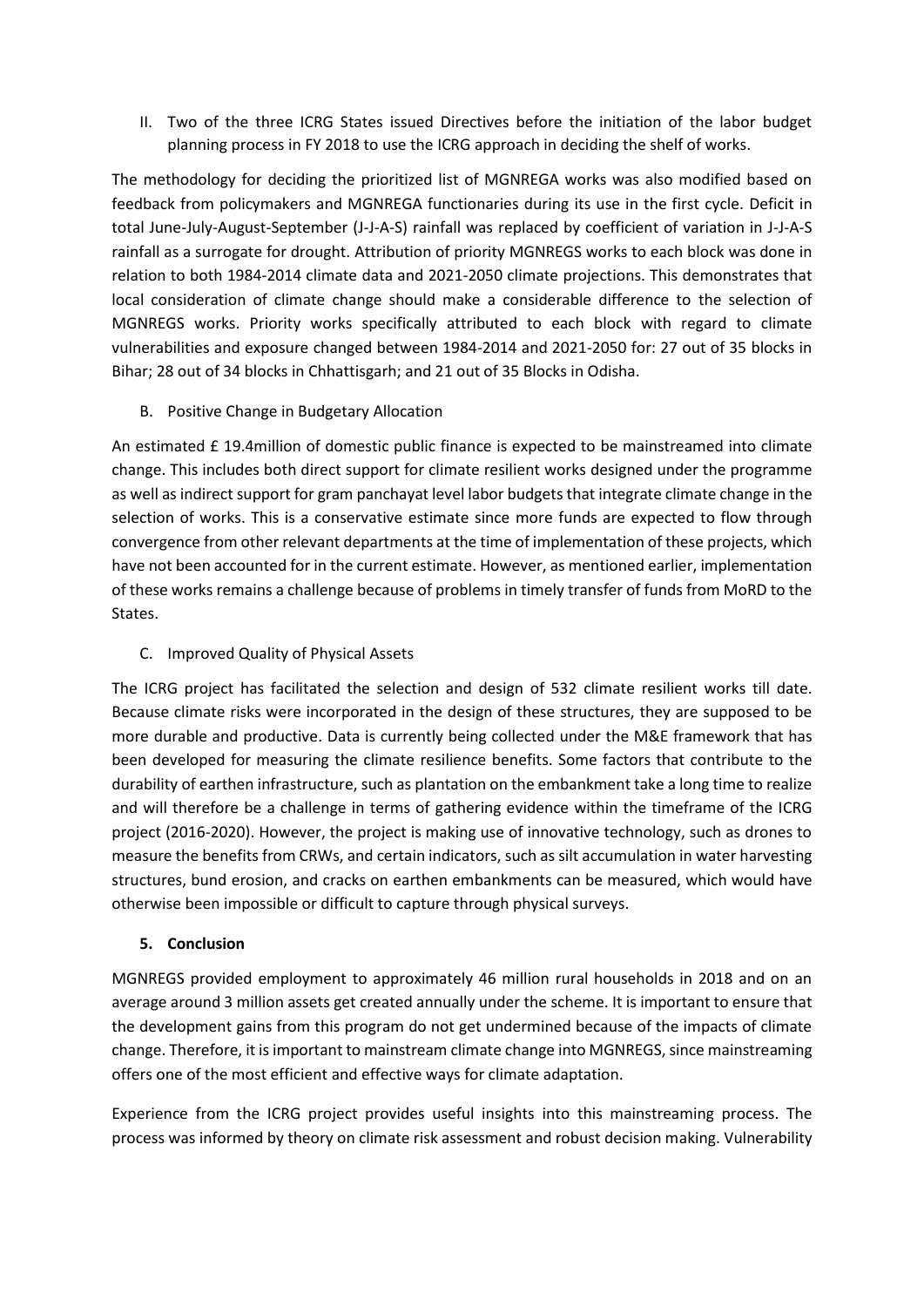assessment and climate projection studies were undertaken as part of this project and the data was used for the prioritization of MGNREGS works as well as the design of climate resilient works.

The steps and tools used in the mainstreaming process was presented to policymakers and MGNREGA functionaries at all levels of the government. The scheme already follows one of the most bottom-up and inclusive planning processes, which was an advantage for ICRG. However, screening of MGNREGS works using climate risk assessment at the block level also meant that there was a trade-off between short term needs and long-term adaptation options. The climate communication materials developed under ICRG for the village communities and capacity building of MGNREGA functionaries on climate resilient planning and design helped in bridging this gap. Feedback received during these workshops and trainings were also used to refine the process itself and make modification in the prioritization method.

Although there is an overarching policy framework for climate change in India in the form of NDCs, mainstreaming activities for specific schemes and programs, such as MGNREGA are aided by more program-specific directives and guidelines. In this case, for example, State directives instructing the use of ICRG approach in the planning of MGNREGS works was instrumental in shifting choices.

The process and steps laid out in this policy brief are specific to MGNREGA – the largest works-based social protection program in the world. However, they are equally applicable for use in other national and sub-national rural development programs. ICRG has the flexibility and resources to generate knowledge that was used in the mainstreaming process, however, the methods can be tweaked for data-constrained environments. Having such a process to mainstream is necessary to provide a framework for the achievement of India's adaptation commitments as enshrined in its NDCs.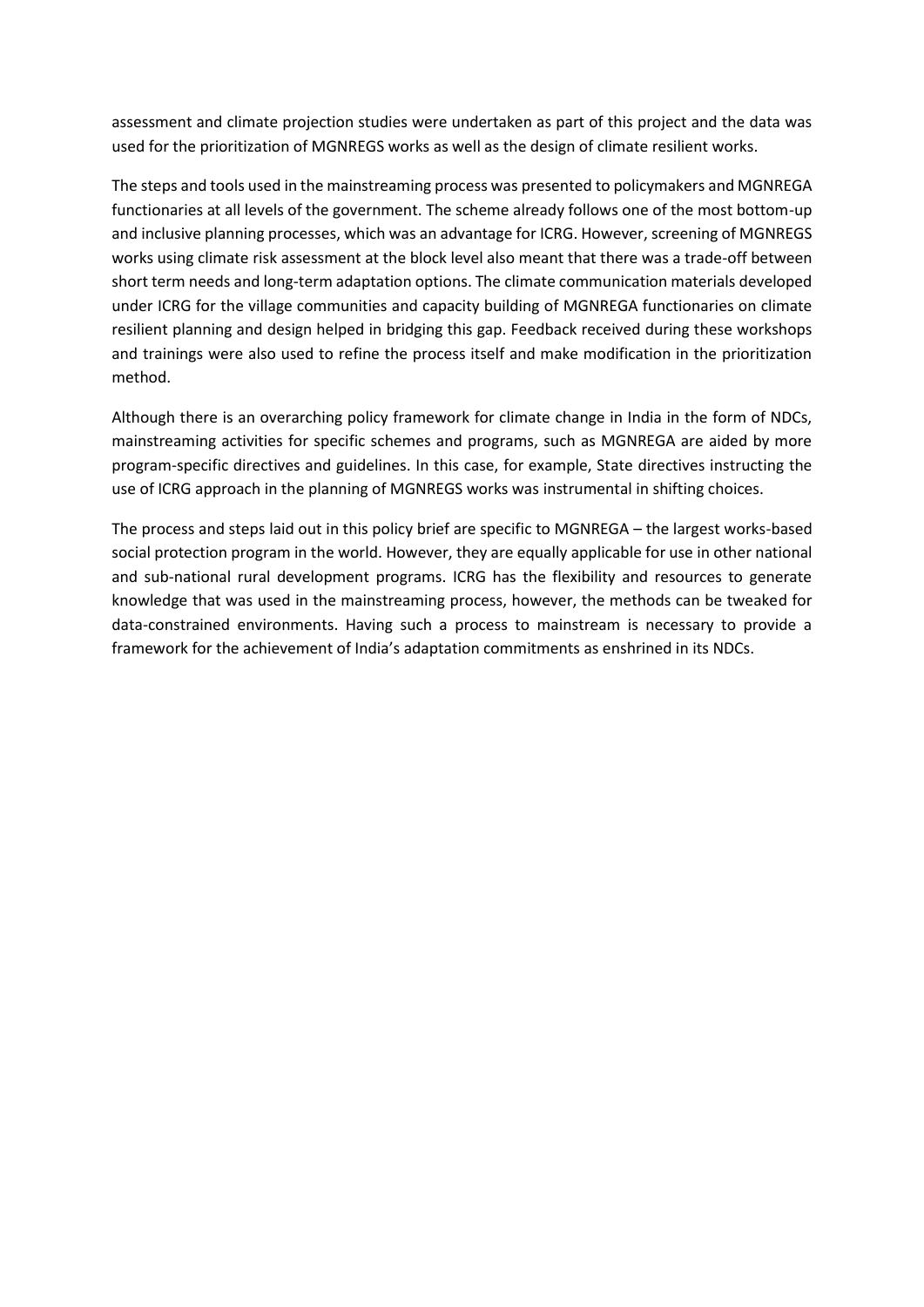#### REFERENCES

Bickersteth, S., M. Dupar, C. Espinosa, A. Huhtala, S. Maxwell, M.J. Pacha, A.T. Sheikh, and C. Wesselink. 2017. *Mainstreaming Climate Compatible Development*. London: Climate and Development Knowledge Network.

Bizikova, Livia, Dale S. Rothman, Samantha Boardley, Simon Mead, and Anne T. Simon. 2014. *Participatory Scenario Development and Future Visioning in Adaptation Planning: Lessons from Experience, Part I.* Working Paper. Winnipeg: International Institute for Sustainable Development.

Esteves, T. Rao, K.V., Sinha, B., Roy, S.S., Rao, B., Jha, S., Singh, A.B., Vishal, P., Nitasha, S., Rao, A., Murthy, I.K., Sharma, R., Porsche, I., Basu, K. and Ravindranath N.H. 2013a. *Agricultural and livelihood vulnerability reduction through the MGNREGS. Economic & Political Weekly* XLVIII, 94-103.

Esteves, T., Rao, K.V., Sinha, B., Roy, S.S., Rai, B.B., Rao, I.B., Sharma, N., Rao, S., Patil, V., Murthy, I.K., Srinivasan, J., Chaturvedi, R.K., Sharma, J., Jha, S.K., Mishra, S., Singh, A.B., Rakhroy, H.S., Rai, S., Sharma, R., Schwan, S., Basu, K., Guerten, N., Porsché, I., Ranjan, N., Tripathy, K.K. and Ravindranath, N.H. 2013b. *Environmental benefits and vulnerability reduction through Mahatma Gandhi NREGS: synthesis report*. Ministry of Rural Development, Government of India and Deutsche GIZ.

IPCC. 2014. Annex II: Glossary [Mach, K.J., S. Planton and C. von Stechow (eds*.)]. In: Climate Change 2014: Synthesis Report. Contribution of Working Groups I, II and III to the Fifth Assessment Report of the Intergovernmental Panel on Climate Change* [Core Writing Team, R.K. Pachauri and L.A. Meyer (eds.)]. IPCC, Geneva, Switzerland, pp. 117-130.

Katharine Vincent and Willem Colenbrander. 2018. *Developing and applying a five step process for mainstreaming climate change into local development plans: A case study from Zambia*. Climate Risk Management 21: 26-38.

Kathleen Mogelgaard, Ayesha Dinshaw, Namrata Ginoya, Mariangeles Gitierrez, Parvathi Preethan, and Jacob Waslander. 2018. *From Planning to Action: Mainstreaming Climate Change Adaptation into Development.* Washington DC: World Resources Institute.

Least Developed Countries Expert Group. 2012*. National Adaptation Plans. Technical guidelines for the national adaptation plan process.* UNFCCC Secretariat. Accessed on 17 March 2017 at [https://unfccc.int/files/adaptation/cancun\\_adaptation\\_framework/application/pdf/naptechguidelin](https://unfccc.int/files/adaptation/cancun_adaptation_framework/application/pdf/naptechguidelines_eng_high__res.pdf) [es\\_eng\\_high\\_\\_res.pdf](https://unfccc.int/files/adaptation/cancun_adaptation_framework/application/pdf/naptechguidelines_eng_high__res.pdf)

Mimura, N., R.S. Pulwarty, D.M. Duc, I. Elshinnawy, M.H. Redsteer, H.Q. Huang, J.N. Nkem, and R.A. Sanchez Rodriguez. 2014. *"Adaptation Planning and Implementation." In Climate Change 2014: Impacts, Adaptation, and Vulnerability. Part A: Global and Sectoral Aspects.* Contribution of Working Group II to the Fifth Assessment Report of the Intergovernmental Panel on Climate Change. Cambridge: Cambridge University Press.

Olhoff, A., and C. Schaer. 2010. *Screening Tools and Guidelines to Support the Mainstreaming of Climate Change Adaptation into Development Assistance: A Stock Taking Report*. New York: United Nations Development Program.